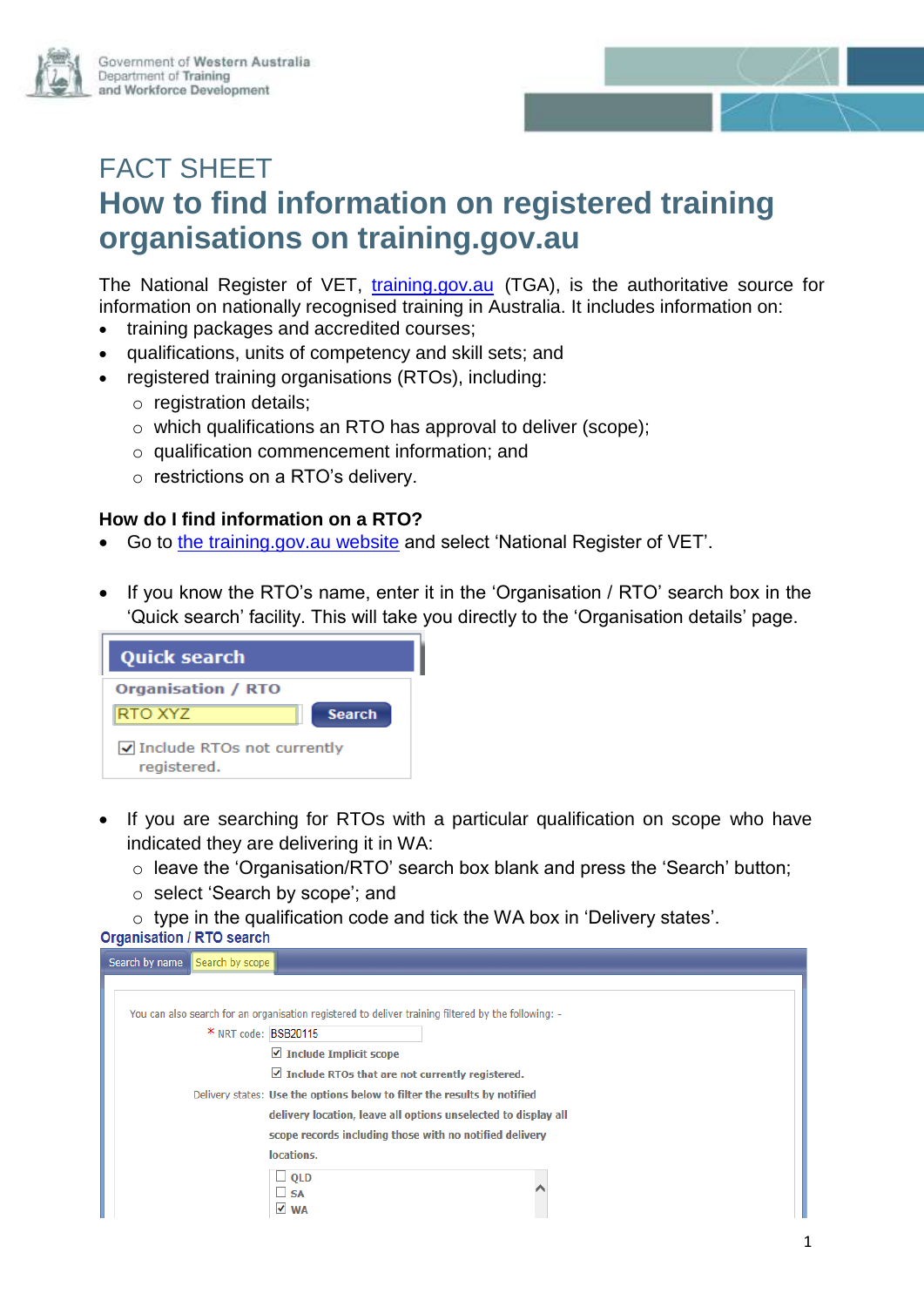Once you have the list of RTOs with the qualification on scope and indicating they are delivering in WA, select the RTO's code to access their organisation details.

## **Organisation / RTO search**

|       | Your search for RTOs with the training component bsb20115 currently in scope and notified delivery in WA has returned 296 records. |                 |            |         |  |  |  |  |  |  |  |
|-------|------------------------------------------------------------------------------------------------------------------------------------|-----------------|------------|---------|--|--|--|--|--|--|--|
|       | <b>Modify search</b><br><b>New search</b>                                                                                          |                 |            |         |  |  |  |  |  |  |  |
|       | For further details about where and when this training is being delivered, visit My Skills $\bigcap$                               |                 |            |         |  |  |  |  |  |  |  |
|       | <b>Search results</b>                                                                                                              |                 |            |         |  |  |  |  |  |  |  |
| Code  | <b>Y</b> Website<br><b>General enquiries</b><br>Name $\sim$<br>Registration                                                        |                 |            |         |  |  |  |  |  |  |  |
| 32535 | Ablecare Pty Ltd<br>Trading as:<br>. Diversity Education: Health Science and Community Services Training                           | Visit website P | 0738178700 | Current |  |  |  |  |  |  |  |
| 52592 | ABV Pty Ltd<br>Trading as:<br>• Australian Business & Vocational Training                                                          |                 | 0861100800 | Current |  |  |  |  |  |  |  |

The 'Organisation details' page includes information on an RTO's:

- registration details;
- contacts;
- scope of delivery;
- restrictions on delivery; and
- notification of qualification delivery commencement.
- Select the 'Registration' tab to find out details about the RTO's registration status and regulator**.**

| Registration |                            |      |                                                                                            | Display history                                                                                                                                                                                                                                                                                               |
|--------------|----------------------------|------|--------------------------------------------------------------------------------------------|---------------------------------------------------------------------------------------------------------------------------------------------------------------------------------------------------------------------------------------------------------------------------------------------------------------|
|              |                            |      |                                                                                            |                                                                                                                                                                                                                                                                                                               |
|              |                            |      |                                                                                            |                                                                                                                                                                                                                                                                                                               |
|              |                            |      |                                                                                            |                                                                                                                                                                                                                                                                                                               |
|              |                            |      |                                                                                            |                                                                                                                                                                                                                                                                                                               |
|              |                            |      |                                                                                            |                                                                                                                                                                                                                                                                                                               |
|              |                            |      |                                                                                            |                                                                                                                                                                                                                                                                                                               |
|              |                            |      |                                                                                            |                                                                                                                                                                                                                                                                                                               |
|              |                            |      |                                                                                            |                                                                                                                                                                                                                                                                                                               |
|              | <b>Registration detail</b> | TAC) | Initial registration date: 11/Apr/2016<br>Start date: 11/Apr/2016<br>End date: 30/Apr/2023 | Contacts Scope Regulatory Decision Information Delivery<br>Registration manager: Western Australian Training Accreditation Council (WA TAC)<br>Legal authority: Section 27(1) of the Vocational Education and Training Act WA 1996<br><b>Exerciser: Western Australian Training Accreditation Council (WA</b> |

• Select the 'Scope' tab to check the RTO's current scope of delivery.

|                             | <b>Registration</b>    | <b>Contacts</b>                                                        | Scope <sup>1</sup> | <b>Regulatory Decision Information</b> | <b>Delivery</b>                                                                                                                                                                                                                                                                                      |            |            |            |    |           |            | Display history |            |
|-----------------------------|------------------------|------------------------------------------------------------------------|--------------------|----------------------------------------|------------------------------------------------------------------------------------------------------------------------------------------------------------------------------------------------------------------------------------------------------------------------------------------------------|------------|------------|------------|----|-----------|------------|-----------------|------------|
| Scope<br>products.          |                        |                                                                        |                    |                                        | Note: This is a list of training products that the RTO has approval to deliver training and/or assessment in. It is not an indication of what<br>training products the RTO is actually delivering. Individuals should contact the relevant RTO to confirm all delivery details of different training |            |            |            |    |           |            |                 |            |
| Delivery filter             |                        |                                                                        |                    |                                        |                                                                                                                                                                                                                                                                                                      |            |            |            |    |           |            |                 |            |
|                             |                        |                                                                        |                    |                                        |                                                                                                                                                                                                                                                                                                      | <b>NSW</b> | <b>VIC</b> | <b>QLD</b> | SA | <b>WA</b> | <b>TAS</b> | <b>NT</b>       |            |
|                             | Filter by delivery in: |                                                                        |                    |                                        |                                                                                                                                                                                                                                                                                                      |            |            |            |    | ⊔         |            |                 | <b>ACT</b> |
|                             | Qualifications         |                                                                        |                    |                                        |                                                                                                                                                                                                                                                                                                      |            |            |            |    |           |            |                 |            |
| Code -                      |                        | <b>Title</b>                                                           |                    |                                        | <b>Extent</b>                                                                                                                                                                                                                                                                                        | <b>NSW</b> | VIC.       | QLD SA     |    | <b>WA</b> | TAS NT     |                 | ACT        |
| AHC10210<br><b>AHC20410</b> |                        | Certificate I in Agrifood Operations<br>Certificate II in Horticulture |                    |                                        | Deliver and assess<br>Deliver and assess                                                                                                                                                                                                                                                             |            |            |            |    | w<br>v    |            |                 |            |